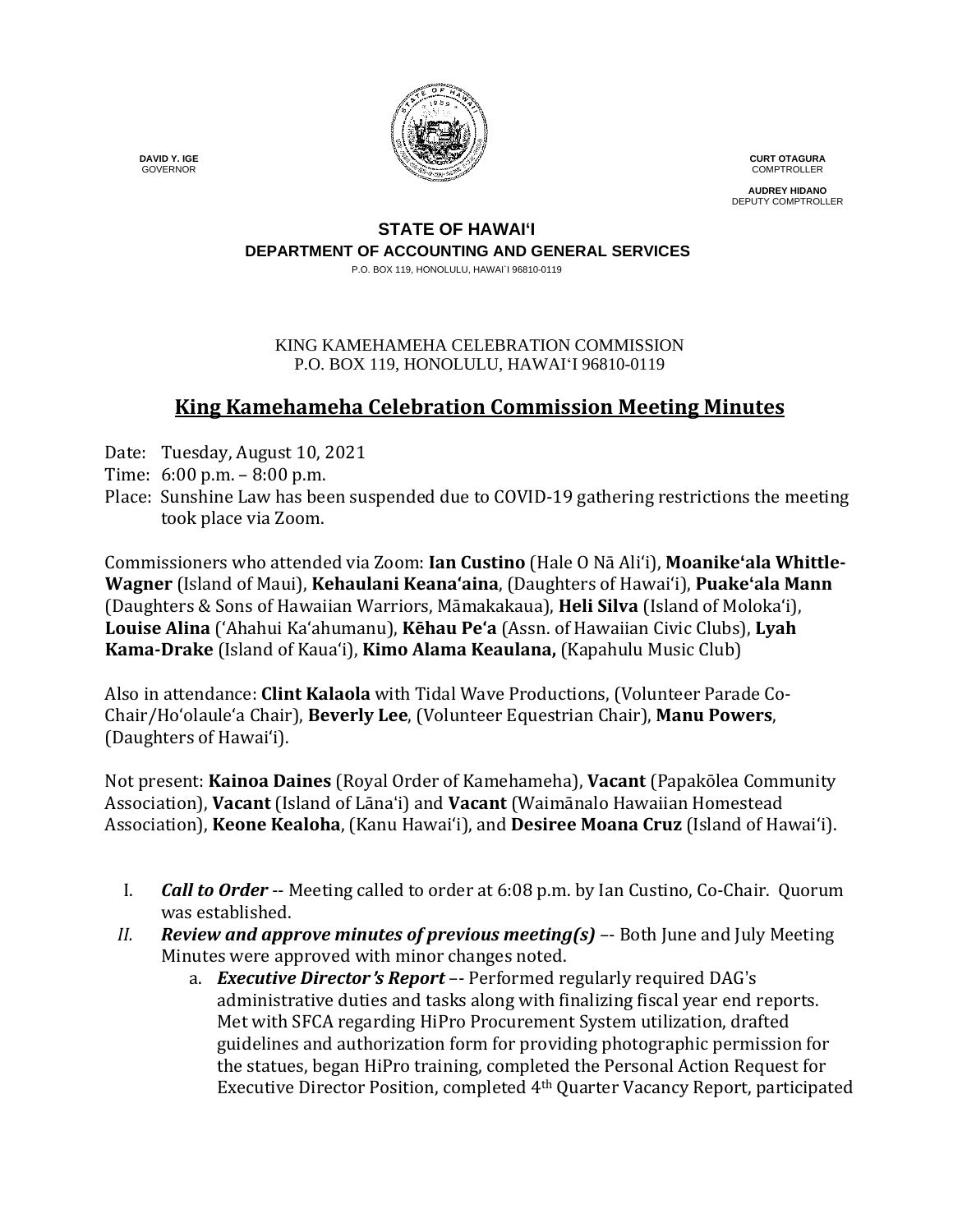in Retention Committee Meetings and met with Lionel Wright of Papakōlea Community Association regarding the status of the Commission

# *III. KKCC Business*

- *a. Executive Committee Report –-* Once the department transition discussed last month we are planning to meet to do long range planning.
- *b. Financial Update* (Keone Kealoha, Kanu Hawaiʻi) –- Nothing to report.
	- *i. Fundraising Committee* (Ian Custino) –- Ian noted that once we get the transfer of the department finalized we will begin pursuing some long term plans for sustainability. He also posed the question to determine if KKCC should continue to purchase a membership with CNHA since we are no longer working directly with them. No decision was made and this will be tabled until the next meeting.

## *IV.* **Commissioner reports/updates non-island specific representatives**

- *a.* Royal Order of Kamehameha (Kainoa Daines) –- Nothing to report.
- b. 'Ahahui Ka'ahumanu (Louise Alina) –- Louise advised that they have restarted their meeting and currently have over 40 members participating.
- c. Hale O Nā Ali'i (Ian Custino) Ian noted that their virtual convention will be coming us soon.
- d. Daughters & Sons of Hawaiian Warriors, Māmakakaua (Puake'ala Mann) –- Puake'ala noted that presently only na luna are meeting until the regulations are relaxed.
- e. Daughters of Hawai'i (Kēhaulani Keana'aina) –- They are continuing planning a Hoʻolauleʻa workshop and Paʻu Parade.
- f. Association of Hawaiian Civic Clubs (Kēhau Peʻa) –- Kēhau advised that at the last AHCC she reiterated that she is the conduit for communication with KKCC and also answered any questions members may have had related to our previous Lei Draping Ceremony. Kēhau had been experiencing some issues with the communications protocol and worked with the AHCC President and Executive Committee to reiterate and reinforce the line of communication and reminded other members of the related boundries when communicating. Ian reiterated that no one deserves to be bullied or treated poorly as a volunteer King Kamehameha Celebration Commissioner. He kakoed and mahaloed her for speaking up professionally, following protocol and reiterating boundries.
- g. Kamehameha Schools Alumni Association (Vacant) –- Nothing to report.
- h. Kapahulu Music Club (Kimo Alama Keaulana) –- Kimo asked for recommendations from anyone that can provide 3,000 yellow Plumeria for Thursday morning. Kēhaulani recommended Hawaiʻi Greeters and will provide the contact information.
- i. Waimānalo Hawaiian Homestead Association (Vacant) –- Nothing to report.
- j. Papakōlea Community Association (Vacant) –- Nothing to report.
- V. *Hawaiʻi Island Report* (Desiree Moana Cruz) –- Nothing to report.
- VI. **Maui Report** (Moanike'ala Whittle-Wagner) –- Nothing to report.<br>VII. **Kaua'i Report** (Lyah Kama-Drake) Nothing to report.
- VII. *Kauaʻi Report (*Lyah Kama-Drake) Nothing to report.
- *Moloka'i Report* (Heli Silva) –- Heli noted that the registrations for Pa'u will be going out at the end of the week and they will be collaborating with three organizations for the 2022 Paʻu Parade and Royal Ball.
- IX. *Lānaʻi Report* (Vacant) Nothing to report.